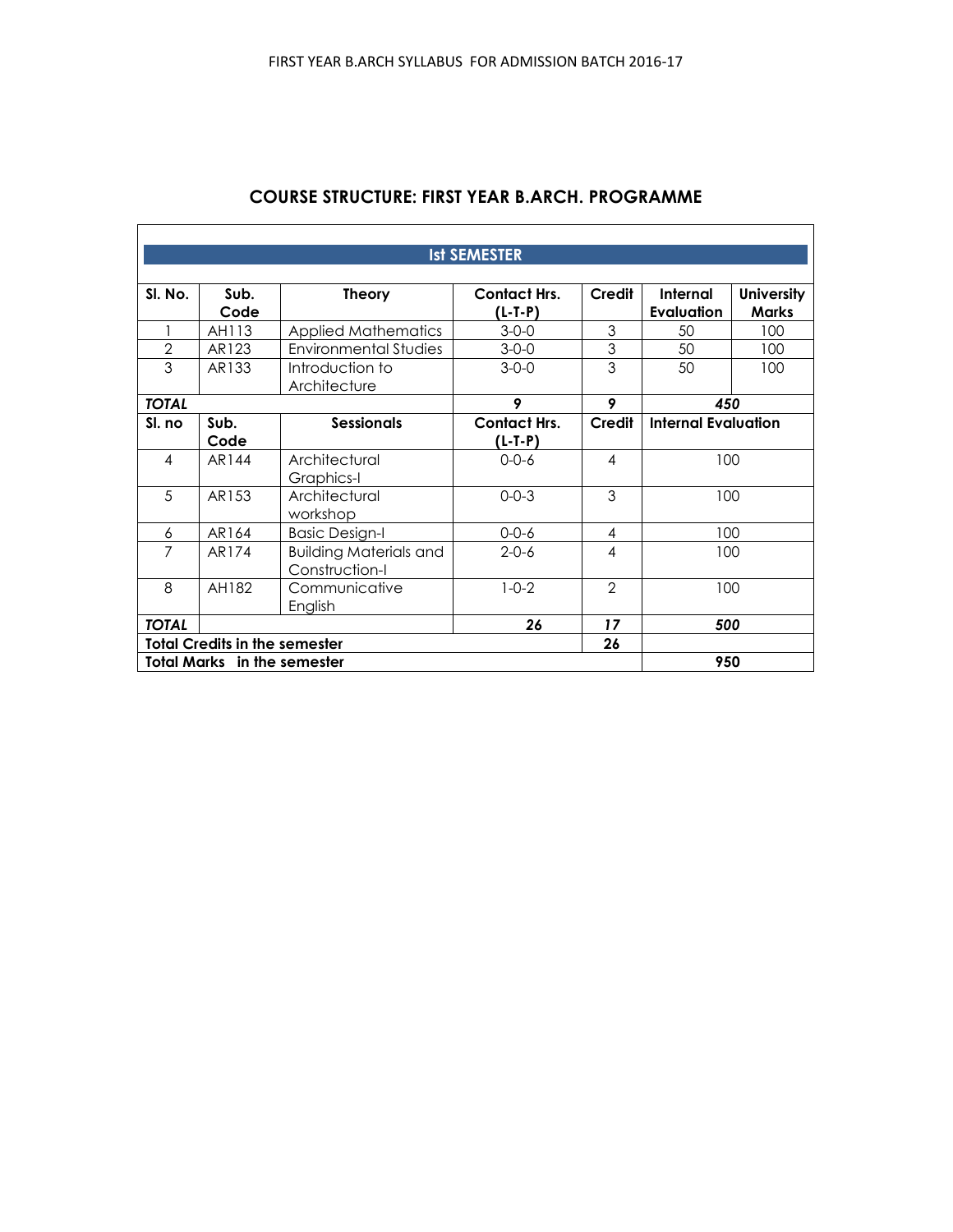|                | <b>IInd SEMESTER</b> |                                                     |                                  |                          |                            |                                   |  |
|----------------|----------------------|-----------------------------------------------------|----------------------------------|--------------------------|----------------------------|-----------------------------------|--|
| SI. No.        | Sub.<br>Code         | <b>Theory</b>                                       | <b>Contact Hrs.</b><br>$(L-T-P)$ | Credit                   | Internal<br>Evaluation     | <b>University</b><br><b>Marks</b> |  |
|                | AS213                | <b>Structural Mechanics</b>                         | $3 - 0 - 0$                      | 3                        | 50                         | 100                               |  |
| 2              | AR223                | Climatology                                         | $2 - 0 - 1$                      | 3                        | 50                         | 100                               |  |
| 3              | AR333                | History of Architecture-I                           | $3 - 0 - 0$                      | 3                        | 50                         | 100                               |  |
| <b>TOTAL</b>   |                      |                                                     | 9                                | 9                        | 450                        |                                   |  |
| SI. no         | Sub.                 | <b>Sessionals</b>                                   | <b>Contact Hrs.</b>              | Credit                   | <b>Internal Evaluation</b> |                                   |  |
|                | Code                 |                                                     | $(L-T-P)$                        |                          |                            |                                   |  |
| $\overline{4}$ | AR <sub>244</sub>    | Architectural Graphics-II                           | $0 - 0 - 6$                      | 4                        | 100                        |                                   |  |
| 5              | AR252                | <b>Visual Documentation</b><br>and Measured Drawing | $0 - 0 - 3$                      | $\overline{2}$           | 100                        |                                   |  |
| 6              | AR <sub>264</sub>    | <b>Basic Design-II</b>                              | $0 - 0 - 6$                      | $\overline{\mathcal{A}}$ | 100                        |                                   |  |
| $\overline{7}$ | AR274                | <b>Building Materials and</b><br>Construction-II    | $2 - 0 - 6$                      | $\overline{\mathcal{A}}$ | 100                        |                                   |  |
| 8              | AS283                | Surveying techniques                                | $1 - 0 - 2$                      | 3                        | 100                        |                                   |  |
| <b>TOTAL</b>   |                      |                                                     | 26                               | 17                       | 500                        |                                   |  |
|                |                      | <b>Total Credits in the semester</b>                |                                  | 26                       |                            |                                   |  |
|                |                      | <b>Total Marks</b> in the semester                  |                                  |                          | 950                        |                                   |  |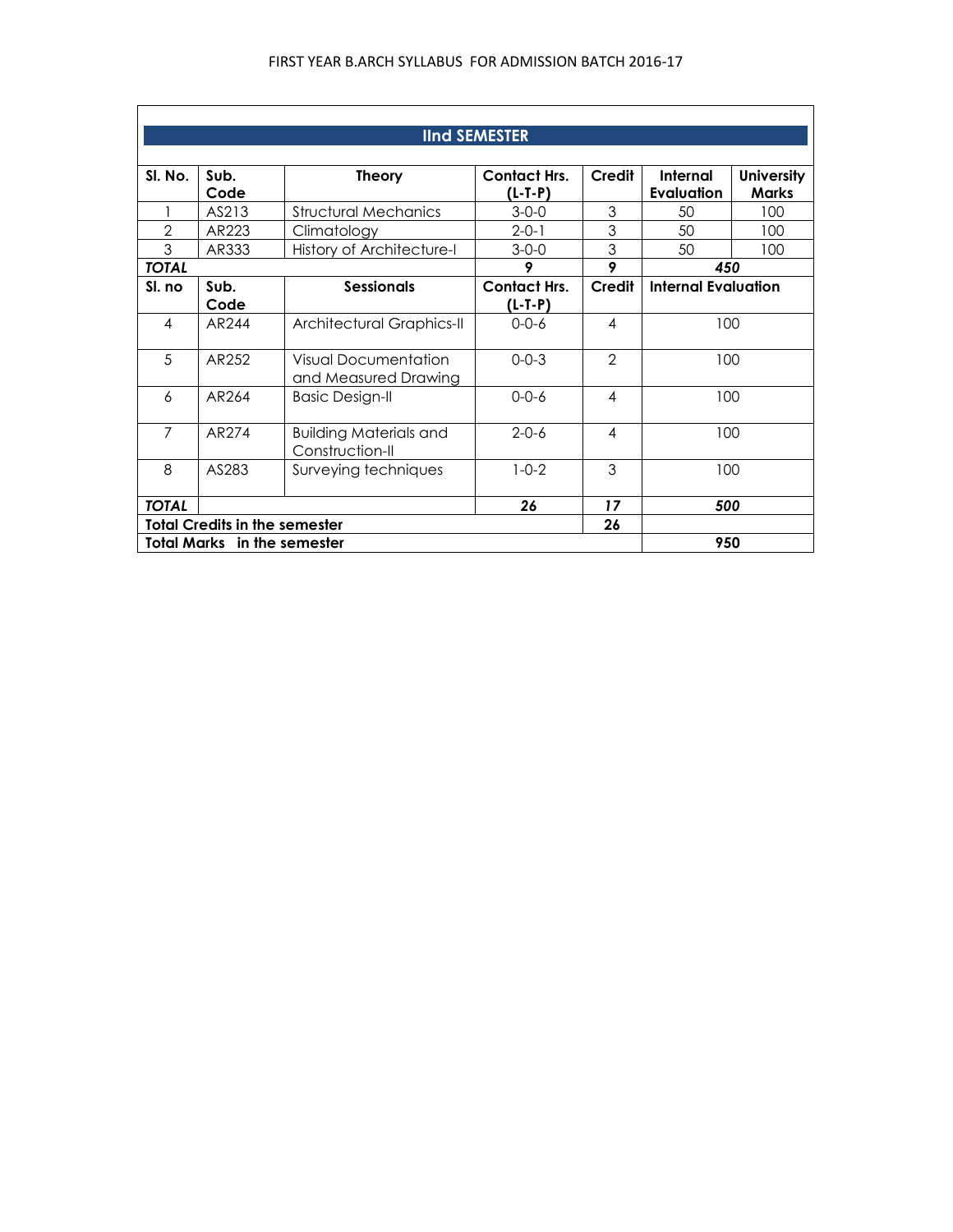# **DETAILED SYLLABUS OF 5 YEAR B.ARCH PROGRAMME**

# **SEMESTER I**

### **THEORY**

| <b>AH113</b> Applied | <b>HR 3-0-0</b> | $ICR-3$ |
|----------------------|-----------------|---------|
| <b>Mathematics</b>   |                 |         |

## **Objective**

The course is aimed to develop basic mathematical techniques required to support architectural and engineering concepts, and is also oriented to understand and analyse practical engineering problems. The course modules cover statistics and linear programming, which will enable the students to analyse field study data and formulate mathematical models.

### **Module I**

## **GEOMETRY AND MEASUREMENTS**

Proportion, Golden ratio, Euclidean geometry, Methods to calculate areas, surface areas of solids and volumes for various geometrical shapes (types of curves) and volumes (cube, sphere, cone, cylinder)

### **Module 2**

#### **CALCULUS & APPLICATIONS**

Methods of differentiation. Calculus of one variable

Fundamentals of Integral calculus, Maxima and Minima for a function of one variable, Reduction Formulae, Calculation of areas using integrals: Area bounded by curve – Arc length of curve.

### **Module 3**

### **MATRICES & BASICS OF LINEAR PROGRAMMING**

Elementary rows & column transformation, Gauss elimination & solution of System of equations, Inverse matrix.

Formulation of Linear Programming, Graphical solution, Simplex method.

#### **Module 4**

#### **STATISTICS**

Measures of central tendency, Mean/ Median mode, measures of dispersion (Mean derivation/ Standard Derivation, Variance), Co-relation and Regression.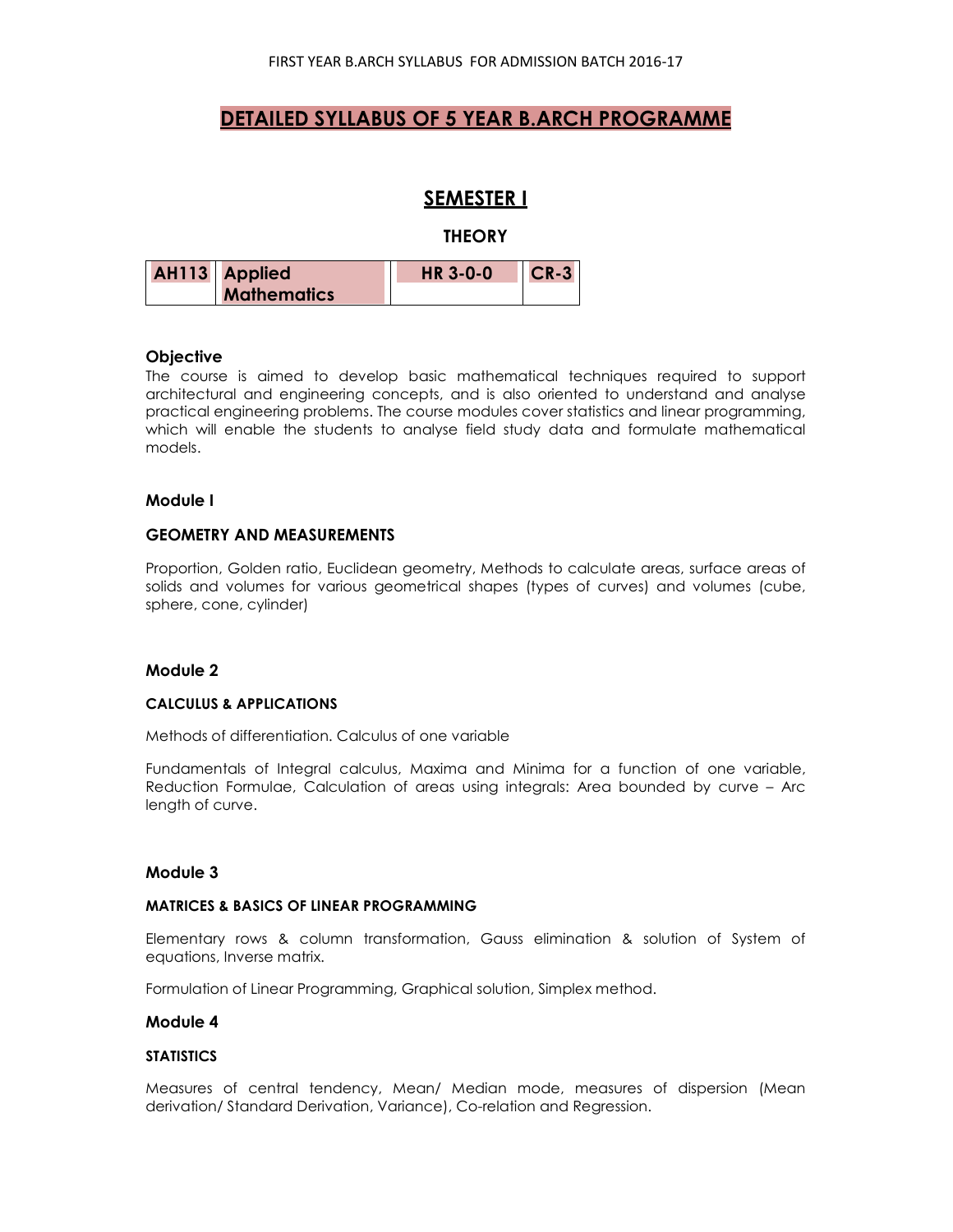## **Module 5**

Relevant mathematical topics as decided by the subject faculty

### **References**

- 1. Kreyszig, E., Advanced Engineering Mathematics. Hoboken: John Wiley & Sons, 2007.
- 2. Grewal B.S., Higher Engineering Mathematics, 35th edition, Khanna Publishers, 2000.
- 3. Kapoor,V. K. and Gupta, S. C., Fundamentals of Mathematical Statistics, Sultan & Sons
- 4. Kalavathy, S., Operation Research, Vikas Publishing House Pvt. Ltd., 2009
- 5. Boucher, J. S., 1857, Mensuration, Plane and Solid, Longman, Brown, Green, Longmans and Robert, London.

| <b>AR123</b> Environmental | <b>HR 3-0-0</b> | $ICR-3$ |
|----------------------------|-----------------|---------|
| <b>Studies</b>             |                 |         |

## **Objective**

To enable the student to understand the ecosystem, effect of pollution, environmental degradation and eco sustainable development.

### **Module 1**

#### **INTRODUCTION TO ECOSYSTEMS AND ENVIRONMENT, ENVIRONMENTAL RESOURCES**

Fundamentals of Ecosystem, our earth's Environment. Types of ecosystems, characteristics features, structure and functions of Ecosystems – Forest, Grassland, Desert, Aquatic (lakes, rivers and estuaries).

### **Module 2**

### **RESOURCES AND ENVIRONMENT: LAND, FOREST, WATER AND ENERGY AS ENVIRONMENTAL RESOURCES. HUMAN IMPACT ON ENVIRONMENT AND POLLUTION:**

Local and Global Issues, Causes, effects and control measures of Air pollution, Water pollution, Soil pollution, Urban and Industrial wastes, Recycling and Re-use, Global warming, Acid rain and Ozone layer depletion.

Loss of wet lands, mangroves, increasing desert areas, Social issues and the environment

## **Module 3 INSTITUTION AND GOVERNANCE**

Institutional arrangement, Environmental legislation, Introduction to Government regulations, Introduction to Environmental Acts, (eg, Water Conservation and Control of Pollution Act, Air pollution control act, Environmental Protection Act, Wild life protection Act, Forest

Conservation Act, etc.)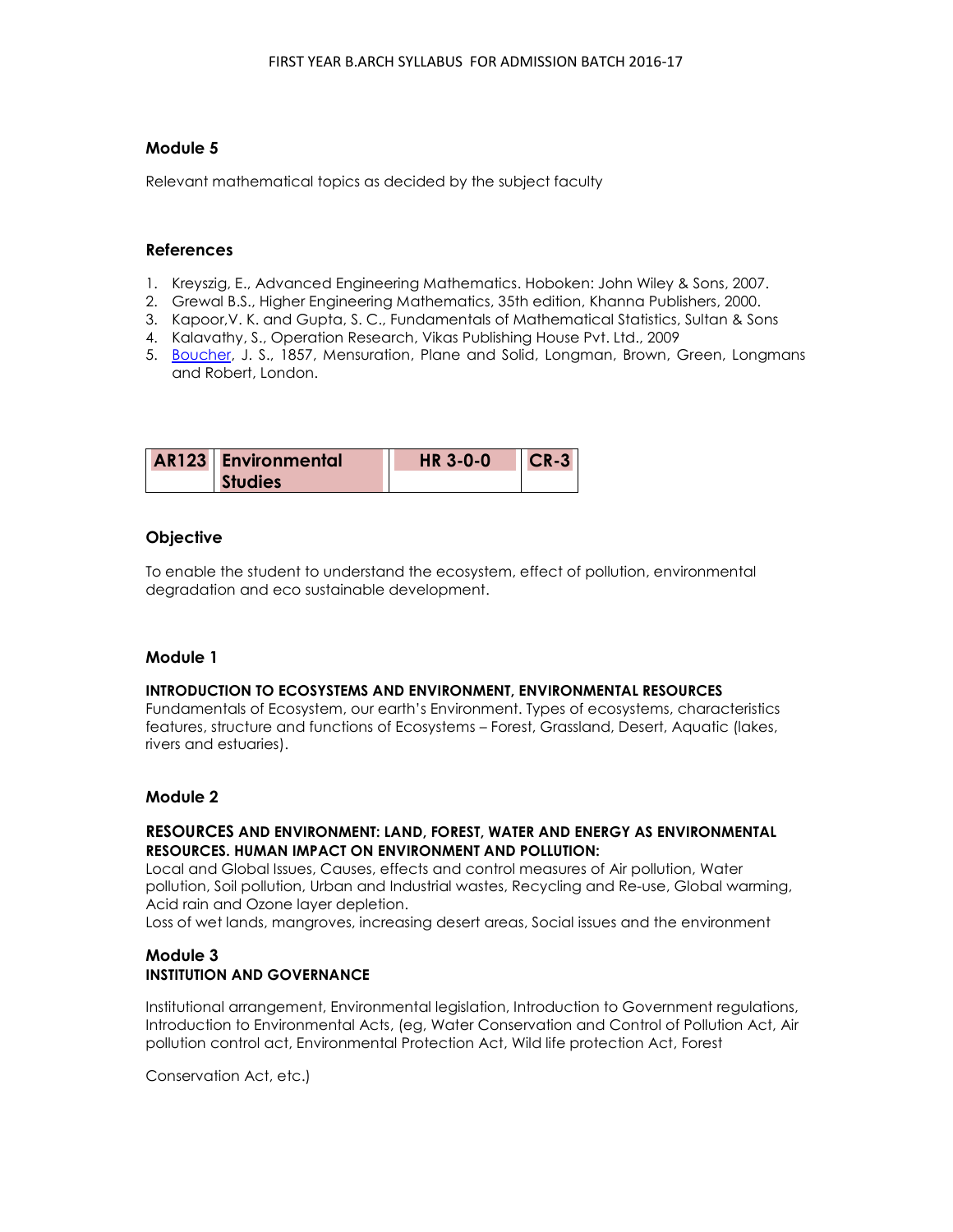## **Module 4 ENVIRONMENTAL MANAGEMENT**

Introduction to principles of sustainable development, Environmental quality and indicators, Management of environment, Introduction to Solid waste management.

## **Module 5**

Conduct case studies and prepare report on relevant areas.

### **References**

- 1. Ecology/ Principles and application ; J.L Chapman & M.J Press; Cambridge
- 2. Environmental Economics; Charles. D Kolstad: Oxford University Press
- 3. The hidden connection; F.Capra , Harper and Collins
- 4. Agarwal, K. C. (2001). Environmental Biology. Bikaner :Nidhi Publications Ltd.
- 5. Benny, J. (2005). Environmental Studies. New Delhi : Tata McGraw Hill.

6. Bharucha, E. (2005). Text book of environmental studies for undergraduates courses. New Delhi : Universities Press, UGC. .

- 7. Brunner, R.C. (1989). Hazardous Waste Incineration. New Delhi : McGraw Hill.
- 8. Kaushik, A. and Kaushik, C. P. (2010). Basics of Environment and Ecology. New Delhi : New Age International Publishers.

| AR133 Introduction to | <b>HRS 3-0-0</b> | $ICR-3$ |
|-----------------------|------------------|---------|
| <b>Architecture</b>   |                  |         |

## **Objective**

This course is introduced in the beginning of the B.Arch. programme to impart an overall orientation towards Architectural course. To acquaint the students with fundamental knowledge of space and spatial organisation, basic aesthetic principles involved in architectural design, and approach to conceptualise and develop architectural design.

The course can be taught through interactive discussions, audio-visual presentations and creative assignments.

### **Module 1**

### **ARCHITECTURE, SPACE AND MASS**

Introducing Architecture as a profession and role of an Architect, Definition of architecture- elements of architecture - Concept of space, Articulation of form and space (Primary forms, properties of form, transformation of forms - dimensional transformation, subtractive, additive forms, organization of additive forms), Organisation of spaces, sense of enclosure, openings in space defining elements. **Module 2** 

## **AESTHETIC COMPONENTS OF DESIGN**

Exploration of the basic principles of design such as Proportion, scale, balance, rhythm, contrast, harmony axis, symmetry, hierarchy, datum; Golden proportion, Theories of scale and proportion, Vitruvian theory, Modular man, Relationship between Art and Design with man, space and environment.

To be explained with building examples both historical as well as contemporary.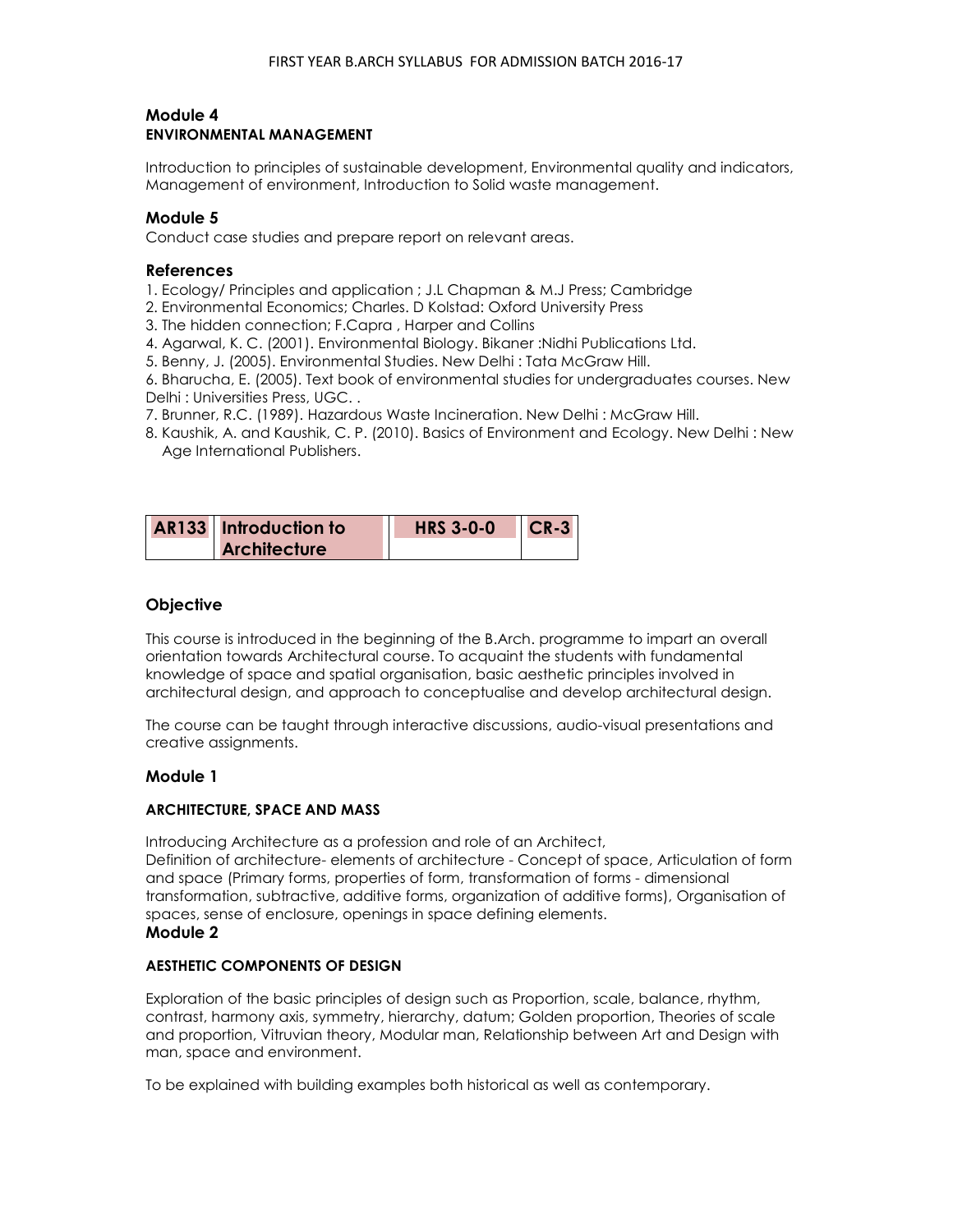## **Module 3 SPATIAL ORGANISATION AND CIRCULATION**

Different types of spatial organizations of masses linear, centralised, radial, clustered, grid organization illustrations of buildings both historical & contemporary.

Building approach, building entrance, Configuration of path, Path space relationship.

## **Module 4**

### **DESIGN PROCESS**

Integration of aesthetics, function and form - Understanding of formative ideas, organization concepts, spatial characteristics.

Massing and circulation in design analysis of the following buildings: Falling water house & Guggenheim museum by F. L. Wright -Villa Savoye& Chapel of Notre dame Du Haut by Le Corbusier.

## **Module 5**

Case studies of historical and contemporary site and buildings (Study of spatial organisation, form, element and art).

## **References**

*1. Francis D. K. Ching, Architecture - Form, Space and Order, Van Nostrand Reinhold* 

 *Company, 1979* 

2. Roger H. Clark, Michael Pause, Precedents In Architecture, Van Nostrand Reinhold

*Company , 1996* 

*3. K.W.Smithies, Principles of Design in Architecture, Van Nostrand Reinhold Company, 1981 4. Sam F. Miller, Design Process - A Primer For Architectural & Interior Design, Van Nostrand* 

 *Reinhold Company , 1995* 

*5. Ernest Burden, Elements of Architectural Design – A Visual Resource, Van Nostrand* 

 *Reinhold Company , 1994* 

- *6. V.S.Pramar, Design Fundamentals in Architecture, Somaiya Publications, New Delhi, 1973.*
- *7. Vitruvius, Translation: Morris, H. M. (1960). The Ten Books on Architecture.*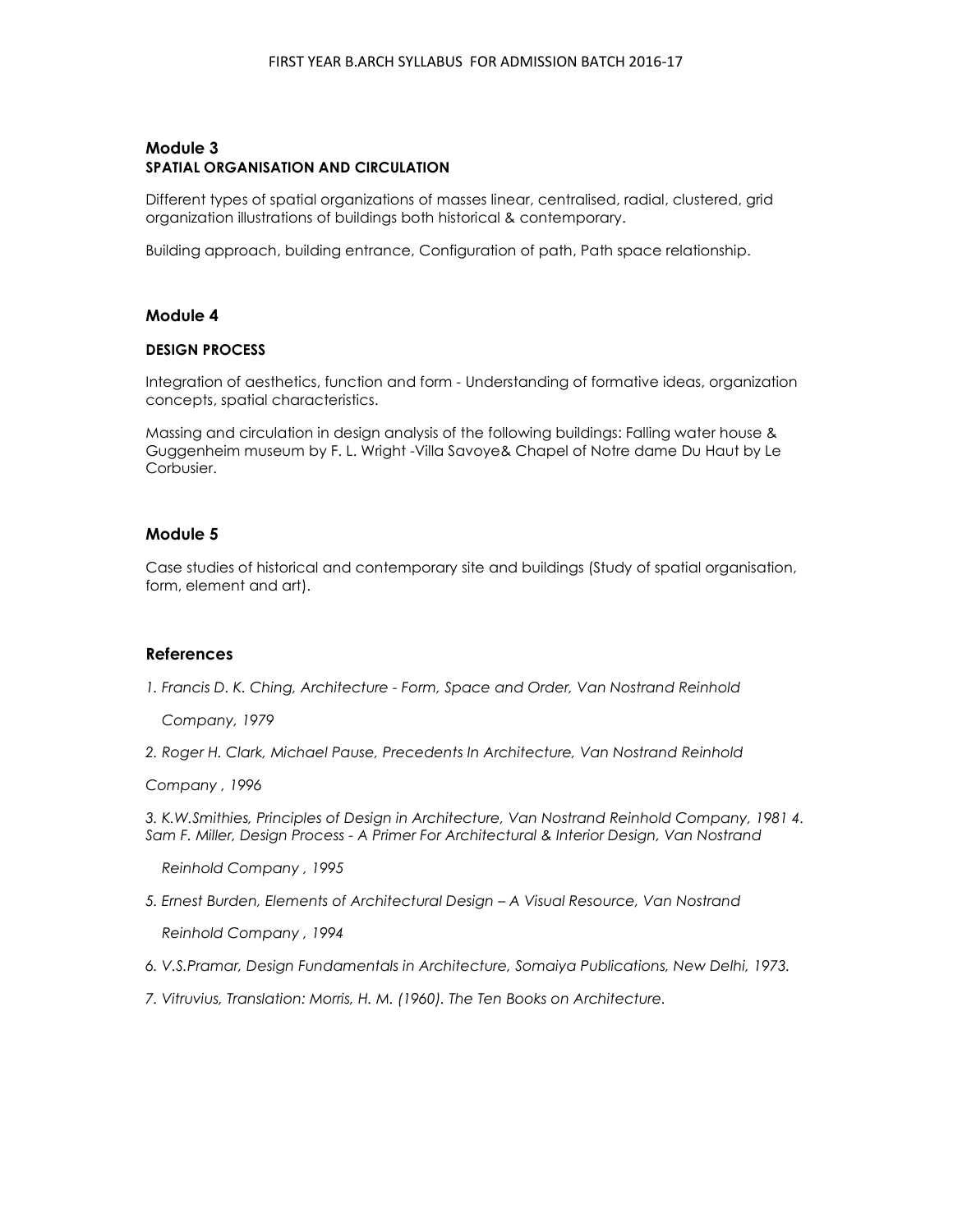## **SESSIONALS/ PRACTICALS**

| AR144   ARCHITECTURAL | <b>HRS 0-0-6</b> | CR-4 |
|-----------------------|------------------|------|
| <b>GRAPHICS-I</b>     |                  |      |

### **Objective**

To train the students in the fundamentals of architectural drawing techniques and skills. Graphical presentation of objects through geometrical projection and visualization is taught in this course.

## **Module 1**

### **INTRODUCTION TO PLANE GEOMETRY**

Introduction to the basic principles of drawing: Scale conversion etc., Practices in lettering, drafting, and dimensioning

Introduction to Plane geometry: Exercise in construction of Straight lines, Circles, Tangents and Regular polygons.

Description of Plane Curves: Ellipse, Parabola, Hyperbola, Helix and other special curves.

### **Module 2**

### **CONCEPT OF ORTHOGRAPHIC PROJECTION**

First-Angle Projection, Projections of Points, Projections of Straight Lines, Projections of Planes, Projections of Solids.

#### **Module 3 SECTION OF SOLID**

Section of solids, True shapes of section, Interpenetration of solids

# **Module 4**

### **DEVELOPMENT OF SURFACES**

Surface development of simple solid forms leading to complex forms including interpenetration.

### **Note**

Along with progressive evaluation of class works, tests to be conducted for Descriptive Geometry as part of the internal and final evaluation process.

### **References**

- 1. Bhatt, N.D. and Panchal, V. M., Engineering Drawing, Charotar Publishing House, Anand, India.
- 2. Agarwal, B. and Agarwal, C.M., Engineering Drawing, Tata McGraw-Hill.
- 3. Kumar, M. S. , Engineering Drawing, D. D. Publications, Chennai.
- 4. Francis D. K. Ching& Steven P. Juroszek, Design drawing, John Wiley & Sons, USA, 1998.
- 5. I. H. Morris, Geometrical Drawing for Art Students, Orient Longman, Chennai.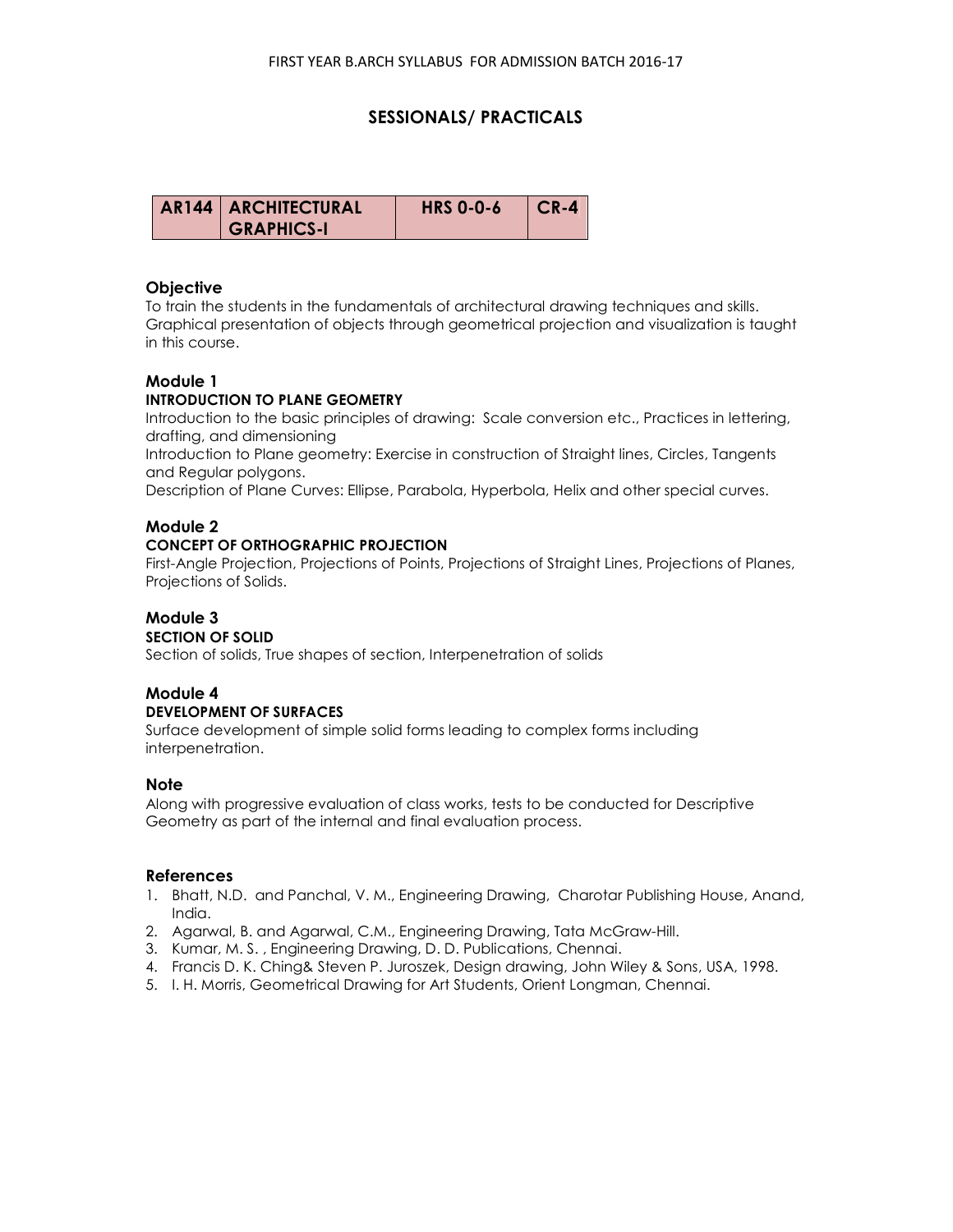| <b>AR153</b> | <b>ARCHITECTURAL</b> | <b>HRS 0-0-3</b> | CR-3 |
|--------------|----------------------|------------------|------|
|              | <b>WORKSHOP</b>      |                  |      |

## **Objective**

To equip students with the basic skills necessary to represent their ideas through models using different materials. To make students practice with various tools essential for making architectural models.

## **Module1**

### **INTRODUCTION TO MODEL MAKING**

Need for architectural models, Role of scale-models in design; General practices in model making; Types of models: block, detailed, construction & interior models. Introduction to concepts of model making and various materials used for model making.

## **Module2**

## **BASE AND BLOCK MODELLING**

Preparation of base for models using wood or boards, Introduction to block models of objects (3D Compositions) and buildings involving the usage of various materials like Thermocole, Soap/Wax, Boards, Clay etc.

## **Module 3**

## **DETAIL MODELLING**

Making detailed models which includes the representation of various building elements like Walls, Columns, Steps, Windows/glazing, Sunshades, Handrails using materials like Mountboard, Snow-white board, acrylic sheets;

Representing various surface finishes like brick/stone representation, stucco finish etc; Various site elements – Contour representation, Roads/Pavements, Trees/Shrubs, Lawn, Water bodies, Street furniture, Fencing etc

# **Module 4**

### **JOINERY**

Simple exercises in cutting, finishing and joinery with simple blocks;

Use of carpentry tools and making joints such as Dovetail joint, Mortise and Tenon joint, Lap joint, Butt joint, etc. to be used for making furniture.

### **MODELS OF STRUCTURAL SYSTEMS**

Making models of the various structural systems used in buildings like; Space frames – using Match sticks, wires; Different forms of shell roofs using POP, Clay, Soap; Tensile structures using fabric.

## **Module 5**

Flexible for the teacher to decide assignments for representing innovative ideas, and by using new materials and techniques.

## **References**

1. BENN, the book of the house, Errnest Benn limited London

- *2. Jannsen, Constructional Drawings & Architectural models, Kari Kramer Verlag Stuttgart, 1973.*
- *3. Harry W.Smith, The art of making furniture in miniature, E.P.Duttor Inc., New York, 1982.*
- *4. Thames and Hudson Manual of Rendering with Pen and Ink-Robert W Gill.*
- *5. Ching, F. D. K. (2009). Architectural Graphics. 5th Ed. New Jersey : John Wiley & Sons.*
- *6. Criss. B. M. (2011). Designing with models: A Studio guide to Architectural Process Models.3rd Ed. Hoboken :John Wiley & Sons.*

*7. Kieran, S. and Timberlake, J. (2008). LobollyHouse : Elements of a New Architecture. New York : Princeton Architectural Press.* 

- *8. Morgan, C. L. and Nouvel, J. (2002). The Elements of Architecture. London : Thames & Hudson.*
- *9. Werner, M. (2011). Model Making. New York : Princeton Architectural Press.*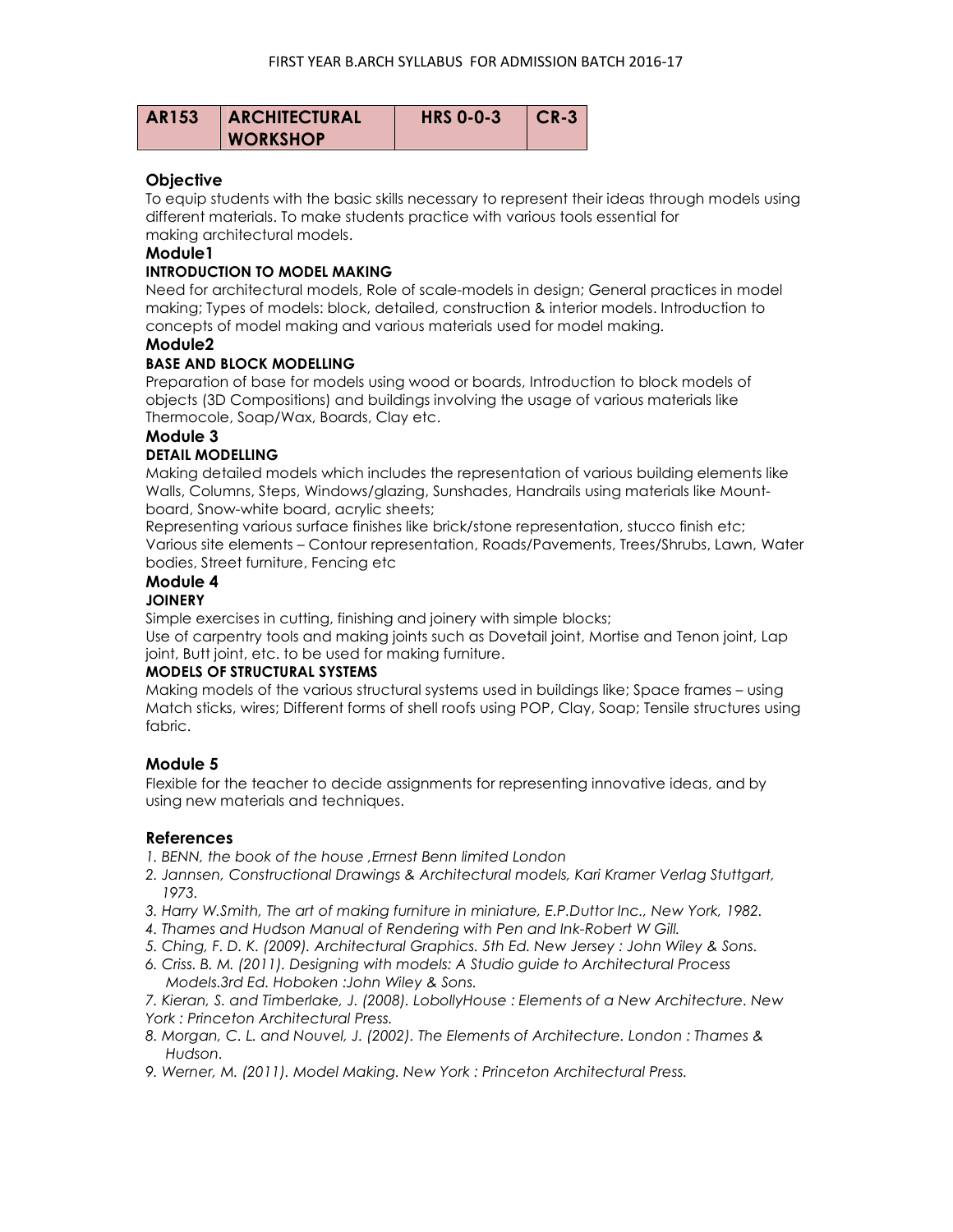| <b>AR164</b> | <b>BASIC DESIGN-I</b> |  |
|--------------|-----------------------|--|
|--------------|-----------------------|--|

**HRS 0-0-6 CR-4** 

## **Objective**

The course aims at building up the vocabulary in visual and basic design principles. Introducing students to fundamental techniques of Visual representation and to equip with the basic principles of representation. To enhance skills in developing a graphical language of architecture.

### **Module 1**

### **LEARNING SKETCHING, DRAWING, AND VISUAL THINKING**

Free-hand drawing appropriate to visual & architectural representation, indoor & outdoor sketching, drawing from observation, terminology, abbreviations and signage used in visual representation, Sheet layouts, art lettering, shading, symbols & scale;

Introduction to fundamentals of visual representation: Points, line & shape, tone & texture, figure & ground, Colour & value.

## **Module 2**

## **COMPOSITION**

Making two dimensional and three dimensional compositions involving various elements of design such as Line, Shape, Colour, Texture, Transparency, Mass, space etc., aimed at understanding the principles of design such as Repetition, Harmony, Contrast, Dominance, Balance, Dynamism, etc.

## **Module 3**

### **SCULPTURAL FORMS & SPACES**

Making three dimensional sculptures involving the basic platonic solids and abstract sculptures:

explore play of light & shade and application of colour.

Introduction to external & internal forms, Concept of space, interrelationship between space, volume and order

Variations in forms with planar juxtapositions, Understanding the Elementary structural forms **Module 4** 

### **FORMS IN NATURE**

Study of forms in nature and analysis with respect to their colour, form, texture and structure. Exercises involving these natural forms and various approaches to art such as – Representation, Abstraction and Non-Representational/ Non-Objective compositions.

### **Module 5**

Faculty to decide on explorative Basic Design assignments for students.

### **References**

*1. Charles Wallschlaeger&SynthiaBusic Snyder, Basic Visual Concepts & Principles for artists,* 

 *architects & designers, McGraw hill, USA, 1992.* 

*2. Paul Zelanski& Mary Pat Fisher, Design principles &Problems , 2nd Ed, Thomson &* 

 *Wadsworth, USA,1996* 

*3. Owen Cappleman& Michael Jack Kordan, Foundations in Architecture: An Annotated* 

 *Anthology of beginning design projects, Van Nostrand Reinhold, New York.* 

*4. TrewinCopplestone, Arts in Society, Prentice Hall Inc, Englewoods Cliffs, N. J. 1983. 4. H.* 

 *Gardner, Art through ages.* 

*5. Paul Laseau. (2001). Graphic Thinking For Architects and Designers, John Wiley & Sons, New York*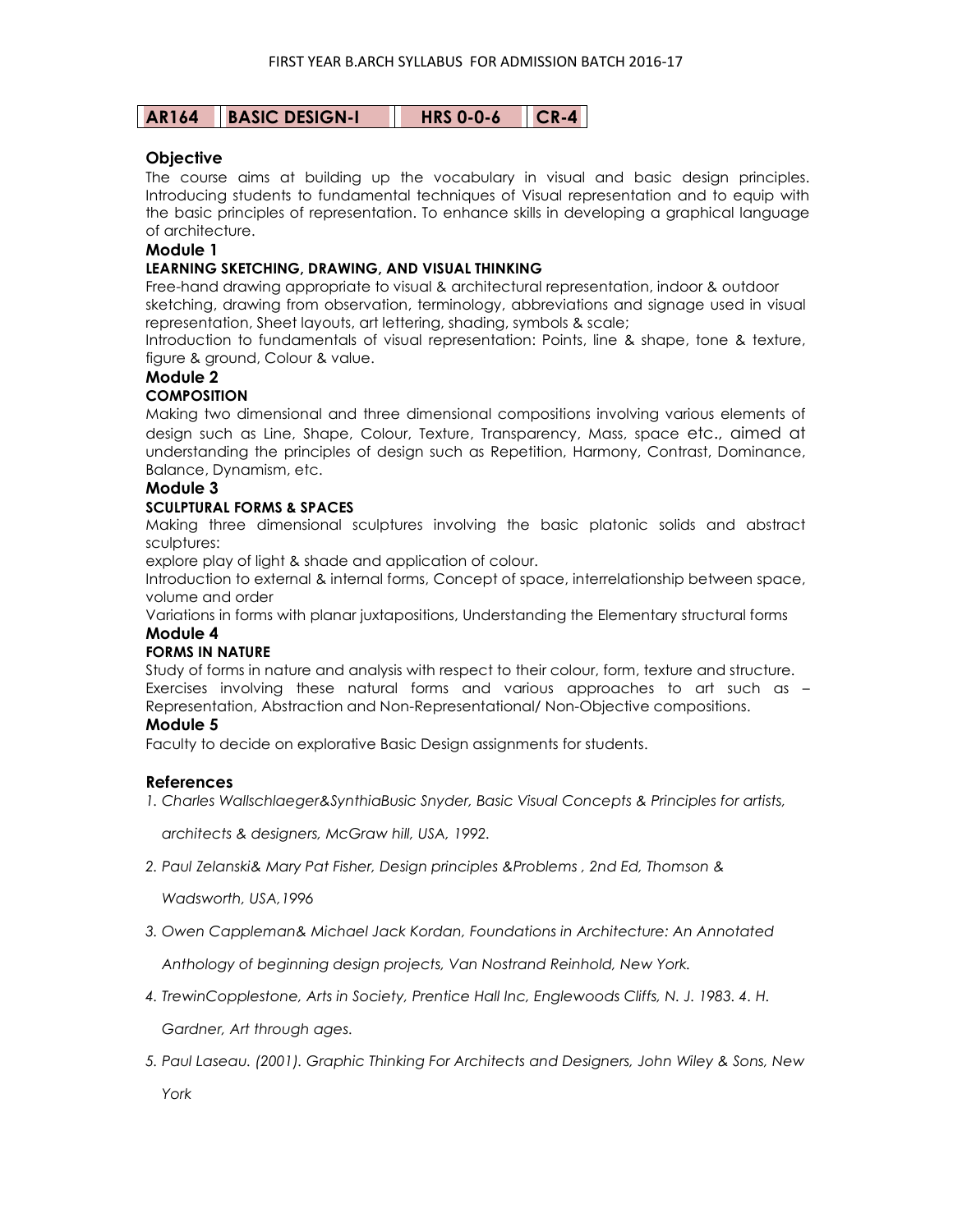- *6. Ching, F. D. K. (1997). Design Drawing. Hoboken : John Wiley & Sons.*
- *7. Ching, F. D. K. (2012). Architecture: Form, Space and Order. 3rd Ed. Hoboken: John Wiley & Sons.*
- *8. Broadbent, G. (1973). Design in Architecture Architecture and Human Science. John Wiley and Sons, New York*
- *9. Chauhan, P. (2005). Learning Basic Design. Mumbai : Rizvi College of Architecture.*

| <b>AR174</b> | <b>BUILDING</b>       | <b>HRS 0-0-6</b> | $CR-4$ |
|--------------|-----------------------|------------------|--------|
|              | <b>MATERIALS AND</b>  |                  |        |
|              | <b>CONSTRUCTION-I</b> |                  |        |

## **Objective**

To understand fundamental building material in the context of various construction methods. Focus on various building materials would be emphasised based on the performing standards and codes, wherein application of each material would be discussed in detail, both in the context of traditional and modern construction methods and practices. Based on the lecture delivered, the students are required to produce report on materials, construction and detail drawings. With time, each topic can also focus on latest trends in practice and usage of new technology/materials.

### **Module1**

### LECTURE

General introduction to building materials, Natural building materials; stone, mud, sand, timber. Building construction materials; bricks, terracotta, Lime mortar, cement mortar, concrete etc.

Bricks: Types, qualities and application method

#### SHEET WORK

Brick masonry- Masonry tools & equipment. Different types of bricks. Bonding of bricks & its principles, Stop end,T, L & cross Junctions of English bond & Rat trap bond andNon-structural bond. Attached & detached piers. Brick jallis, Corbelling, Cornices, Types of coping, pointing & Threshold

### **Module 2**

**LECTURE** 

Stones: Types, qualities and application method

SHEET WORK

Stone Masonry-Random rubble masonry, Ashlars masonry, coursed and un coursed rubble masonry etc. Walls with stone facing and brick backing (composite wall)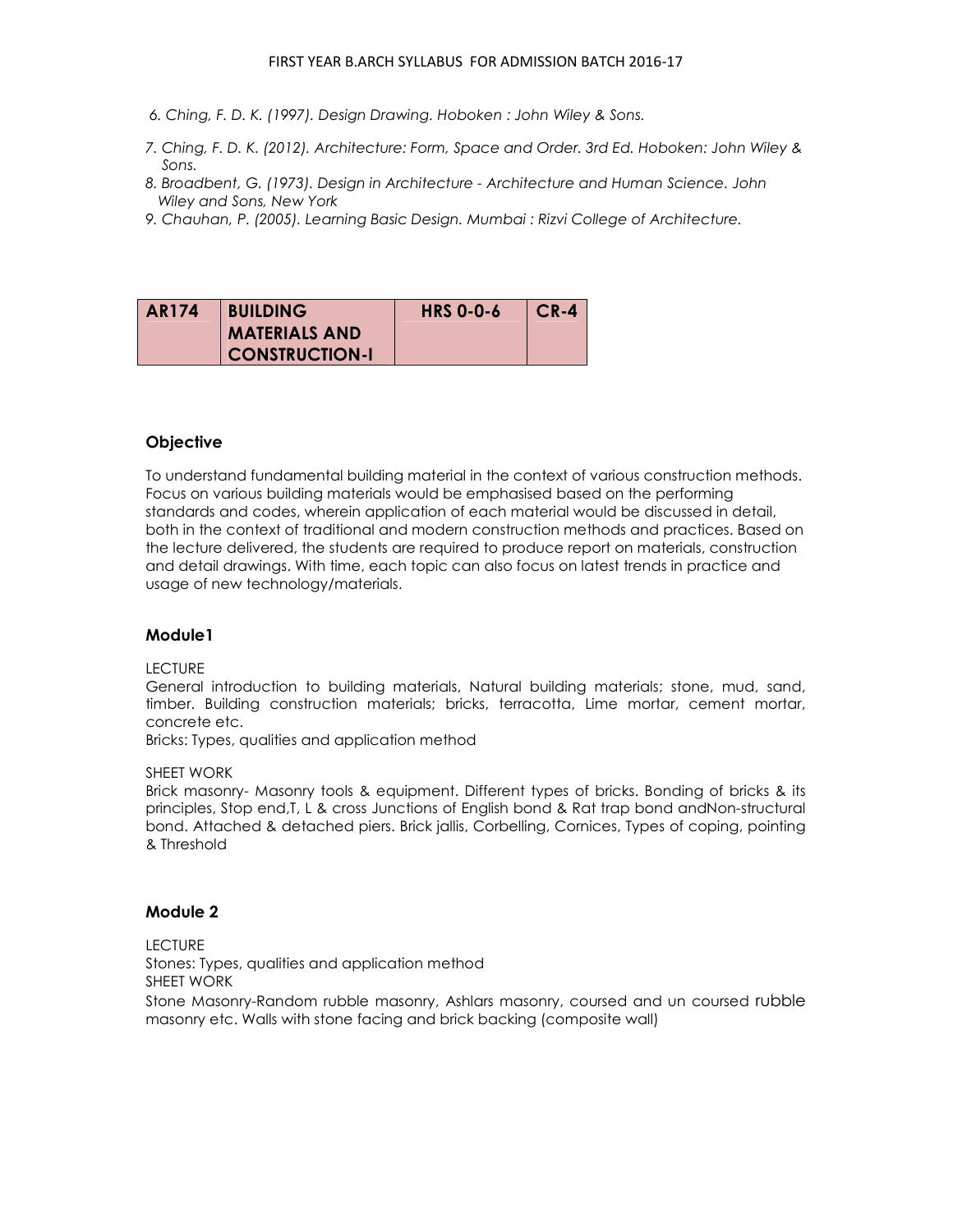## **Module 3**

### SHEET WORK

Different types of walls using alternative cost effective techniques (Different types of mud walls, Cob walls, Adobe blocks, wattle Daub).

Construction detail of brick and stone arches, Lintels, brick domes.

### **Module 4**

### LECTURE

Soils: Formation –Types, property, Specific gravity, grain size, distribution, plasticity, characteristics and phase relationship, Identification, Local names, I.S.I. Classification, Sources and uses of sand, fineness modulus.

### SHEET WORK

Simple foundations with trenches for load bearing walls; Sections of compound walls, retaining wall, foundation for steps.

## **Module 5**

Any other topic as per present day need as decided by the teacher.

### **NOTE:**

- Frequent site visits to be arranged as a part of the curriculum. Site visits should be in line with the present studio work. It is mandatory for students to submit a site observation report, either periodically or at the end of the semester.
- Pedagogy should establish the linkage of the relevant material and construction techniques from past to present.
- Performing standards and Codes used for various Building Materials and Construction Techniques needs to focused.
- Alternative construction techniques for respective topics needs to be discussed in detail.

### **References**

- 1. Barry, R. (1999). The Construction of Buildings Vol. 2. 5th Ed. New Delhi : East-West Press.
- 2. Foster, J. and Mitchell, S. (1963). Building Construction: Elementary and Advanced, 17th Ed. London : B.T. Batsford Ltd.
- 3. McKay, W. B. (2005). Building Construction Metric Vol. I–V. 4th Ed. Mumbai : Orient Longman.
- 4. Hailey and Hancork, D. W. (1979). Brick Work and Associated Studies Vol. II. London : MacMillan.
- 5. Merritt, F.S. and Ricketts, J.T., Building Design and Construction Handbook, McGraw Hill.
- 6. Rangwala, S. C. (1963). Building Construction: Materials and types of Construction. 3rd Ed. New York : John Wiley and Sons.
- 7. Chudley, R. (2008). Building Construction Handbook. 7th Ed. London : Butterworth-Heinemann.
- 8. Sushil-Kumar, T. B. (2003). Building Construction. 19th Ed. Delhi : Standard Publishers.
- 9. Ching, F. D.K Building Construction illustrated. VNR, 1975
- 10. A.Agarwal –Mud: The potentials of earth based material for third world housing IIED, London, 1981.
- 11. HUDCO All you wanted to know about soil stabilized mud blocks, New Delhi, 1989.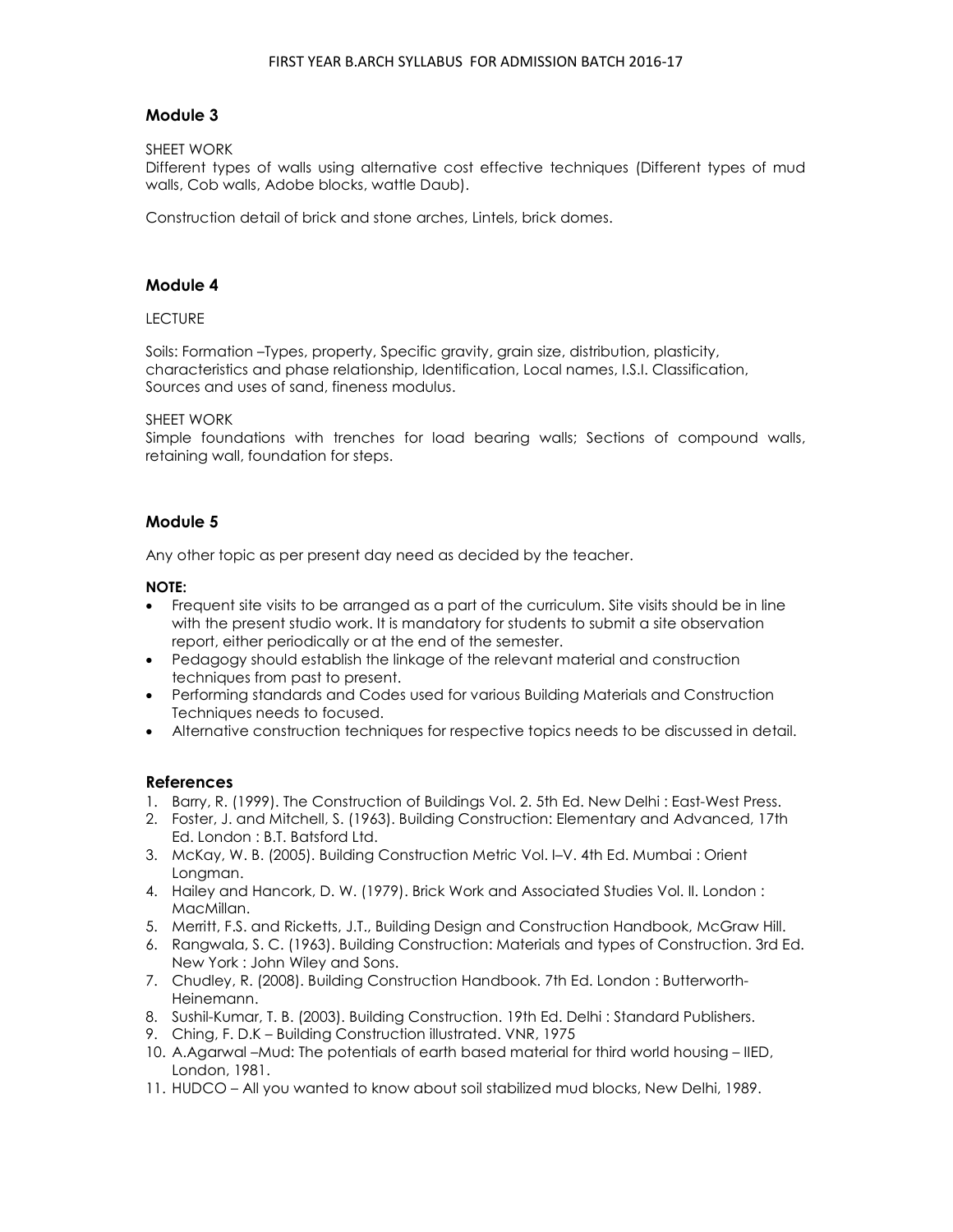| <b>AH182</b> | <b>COMMUNICATIVE</b> | <b>HRS 1-0-2</b> | CR-2 |
|--------------|----------------------|------------------|------|
|              | <b>ENGLISH</b>       |                  |      |

### **Objective**

This is a practice-oriented, need-based, functional-communicative course. It seeks to develop the student's skills of communication in listening, speaking and writing. Reading, though formally not included, is still a recommended activity. The student is advised to cultivate the habit of reading newspapers, magazines and books in a free, extensive manner to consolidate the skills already achieved. A more interactive process of teaching/learning is called for in order to achieve the skills of effective communication.

The course attempts to familiarize the student with the sounds of English in a nutshell, particularly long and short vowels, some consonants, stress and intonation. Provide adequate listening and speaking practice so that the learner can speak with ease, fluency and reasonable clarity in common everyday situations and on formal occasions. Use of grammar in meaningful contexts and doing things with words, i.e. performing functions like ordering, requesting, inviting and so on are to be extensively practised.

### **Module 1**

#### **COMMUNICATION**

Verbal and non-verbal spoken and written; Language functions-descriptive, expressive and social; To inform, enquire, attract, influence, regulate and entertain; Bias-free and plain English Formal and informal style.

### **Module 2**

#### **WRITING I**

Paragraph writing - topic sentence, cohesion and coherence - sentence linkers (so, but, however, etc.); Preparation of a business report - writing a business proposal - format, length, structure

# **Module 3**

### **WRITING II**

Preparing notes - writing business letters and E-Mail messages;

Documentation: *References*, notes and bibliographies.

#### **Module 4**

### **WRITING III**

Writing curriculum vitae (both chronological and functional) along with an application for a job; Public relations - concept and relevance; PR in a business organization - handling the media.

### **Module 5**

#### **MEETING AND PRESENTATION**

Organizing a meeting, preparing an agenda, chairing a meeting, drafting resolutions, writing minutes; Making an oral Presentation; Facing an interview